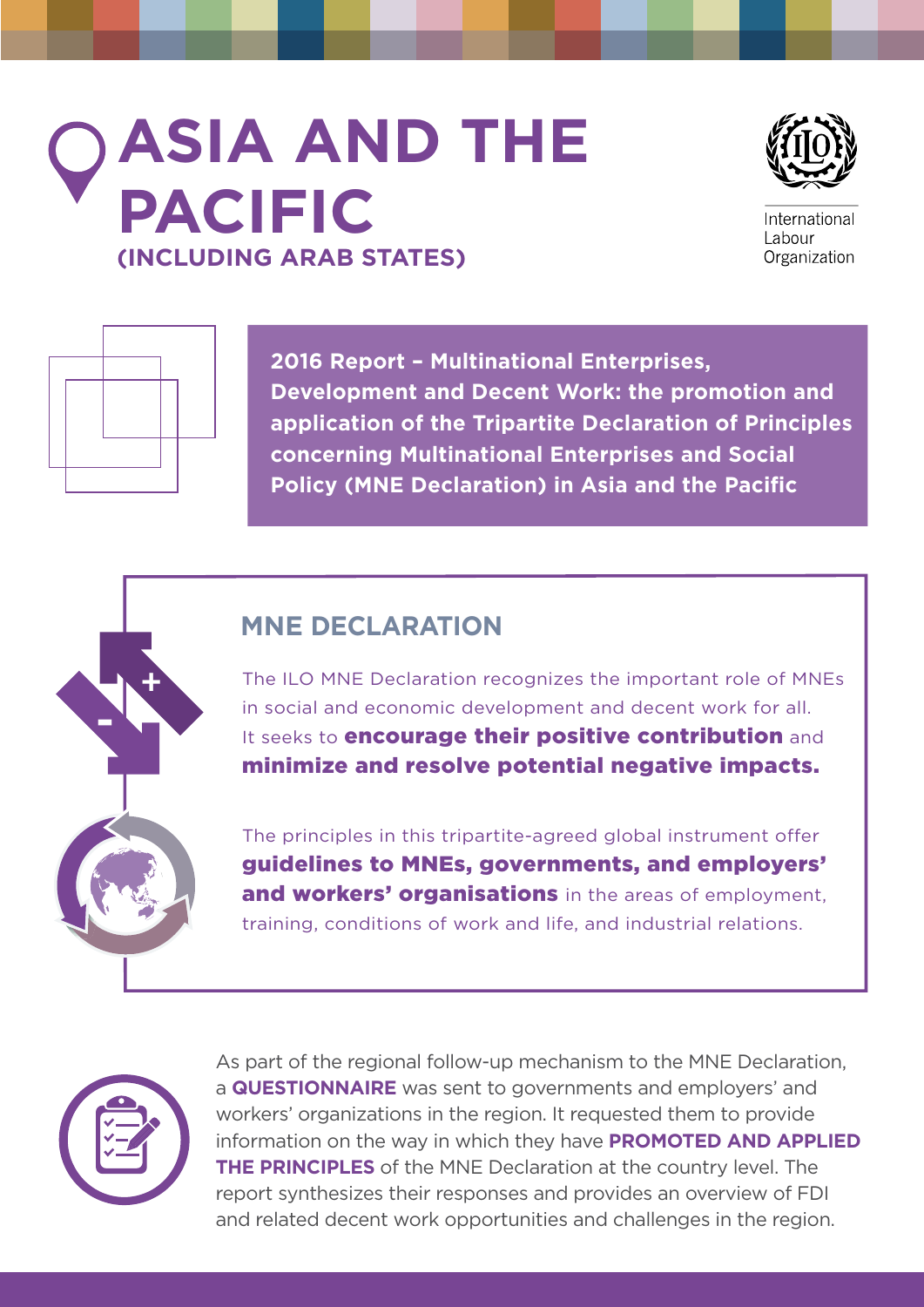### **AT A GLANCE: FDI AND DECENT WORK IN THE REGION** 18 of the world's TOP 100 NON-FINANCIAL MNEs are located in the region. 2015 2006 **+83% FDI INFLOWS** 2006 2015 **+100% FDI OUTFLOWS** Highest recipients of FDI Highest FDI investors **HALF** of the world's poorest people reside in this region. The region accounts for about **HALF** of the world's economic growth. **CREATION OF JOBS** More than **1.5 MILLION** jobs have been created through greenfield FDI in the region in 2016-17. **REGION'S SHARE OF WORLD FLOWS (%) DECENT WORK DEFICITS**  Inequality, unemployment, non-standard forms of work, informality, forced labour and concerns China ndia dano Japan



### **POLICIES AND FRAMEWORKS**

regarding freedom of association **REMAIN PREVALENT.**

Some policies implemented in the region promote the **POSITIVE IMPACT OF FDI** by encouraging

linkages between MNEs and domestic enterprises and by providing opportunities for skills development.



Additional data from the UNCTAD World Investment Report and fdimarkets.com was used to incorporate data that was published after the release of the report.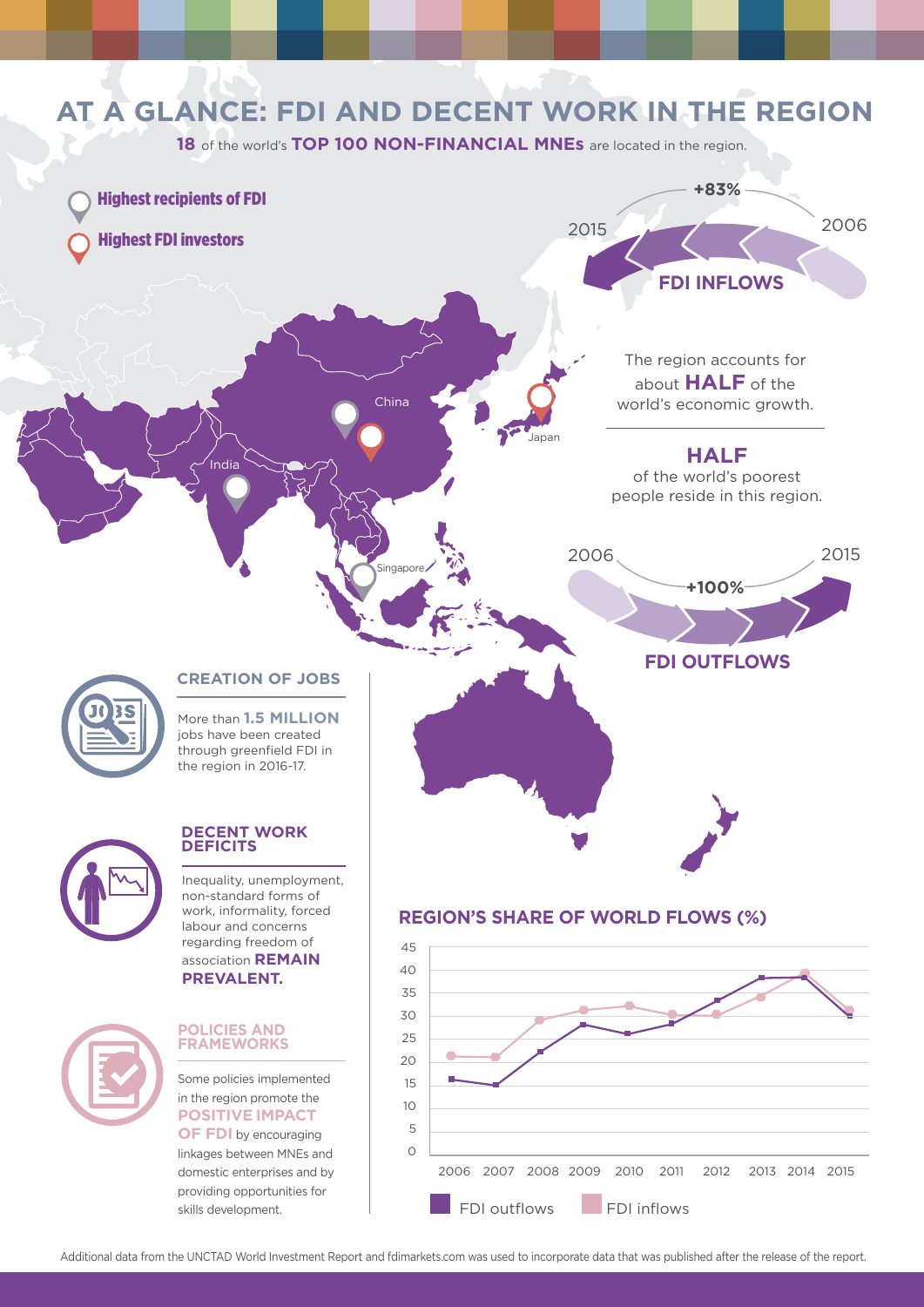

### **AREAS OF THE MNE DECLARATION CONSIDERED AS RELEVANT FOR EACH GROUP**